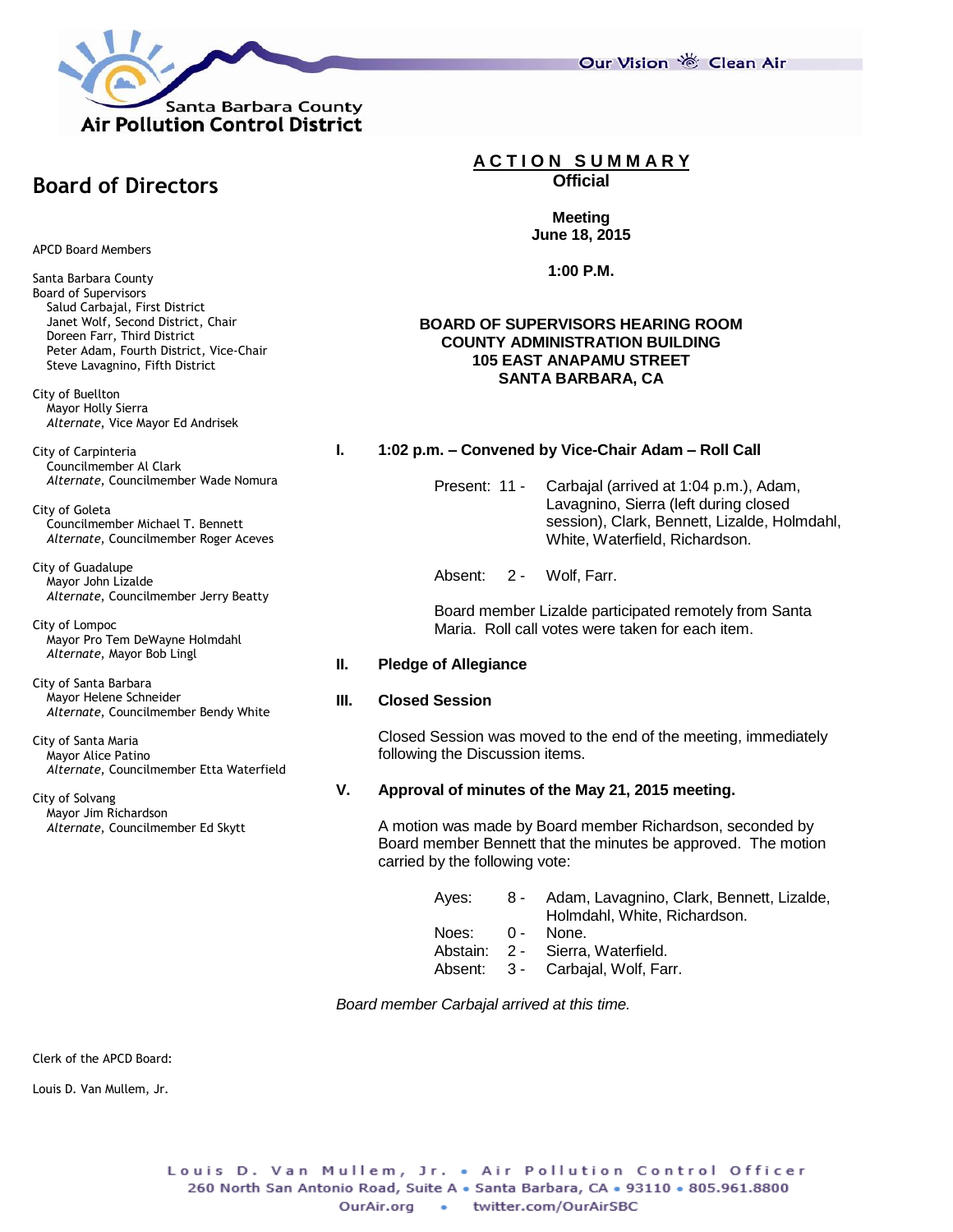# **ADMINISTRATIVE**

#### **Approved by vote on one motion. These items read only on request of Board members.**

Pursuant to Board member Waterfield's request, agenda items A-4 through A-6 were pulled from the Administrative agenda and considered separately. Pursuant to Vice-Chair Adam's request, agenda item A-7 was pulled from the Administrative agenda and considered separately.

#### **A-1) Receive and file the summary of the emission-reduction grant agreements approved by the Air Pollution Control Officer for the period of May 8, 2015 through June 4, 2015 in accordance with Board Resolution Number 02-16.**

A motion was made by Board member Lavagnino, seconded by Board member Richardson that this matter be received and filed. The motion carried by the following vote:

| Ayes: | 11 - Carbajal, Adam, Lavagnino, Sierra, Clark, Bennett, Lizalde, Holmdahl, |
|-------|----------------------------------------------------------------------------|
|       | White, Waterfield, Richardson.                                             |

Noes: 0 - None. Abstain: 0 - None. Absent: 2 - Wolf, Farr.

#### **A-2) Receive and file the summary of notices of violation issued and penalty revenue received during the month of May 2015.**

A motion was made by Board member Lavagnino, seconded by Board member Richardson that this matter be received and filed. The motion carried by the following vote:

|                    | Ayes: 11 - Carbajal, Adam, Lavagnino, Sierra, Clark, Bennett, Lizalde, Holmdahl,<br>White, Waterfield, Richardson, |
|--------------------|--------------------------------------------------------------------------------------------------------------------|
| Noes: 0 - None.    |                                                                                                                    |
| Abstain: 0 - None. |                                                                                                                    |
|                    | Absent: 2 - Wolf, Farr.                                                                                            |

#### **A-3) Authorize the Chair to execute a contract with Bob Murray & Associates for an amount not to exceed \$27,000.00 for recruitment services for the position of Air Pollution Control Officer.**

A motion was made by Board member Lavagnino, seconded by Board member Richardson that this matter be approved. The motion carried by the following vote:

|                    | Ayes: 11 - Carbajal, Adam, Lavagnino, Sierra, Clark, Bennett, Lizalde, Holmdahl, |  |  |
|--------------------|----------------------------------------------------------------------------------|--|--|
|                    | White, Waterfield, Richardson,                                                   |  |  |
| Noes: 0 - None.    |                                                                                  |  |  |
| Abstain: 0 - None. |                                                                                  |  |  |
|                    | Absent: 2 - Wolf. Farr.                                                          |  |  |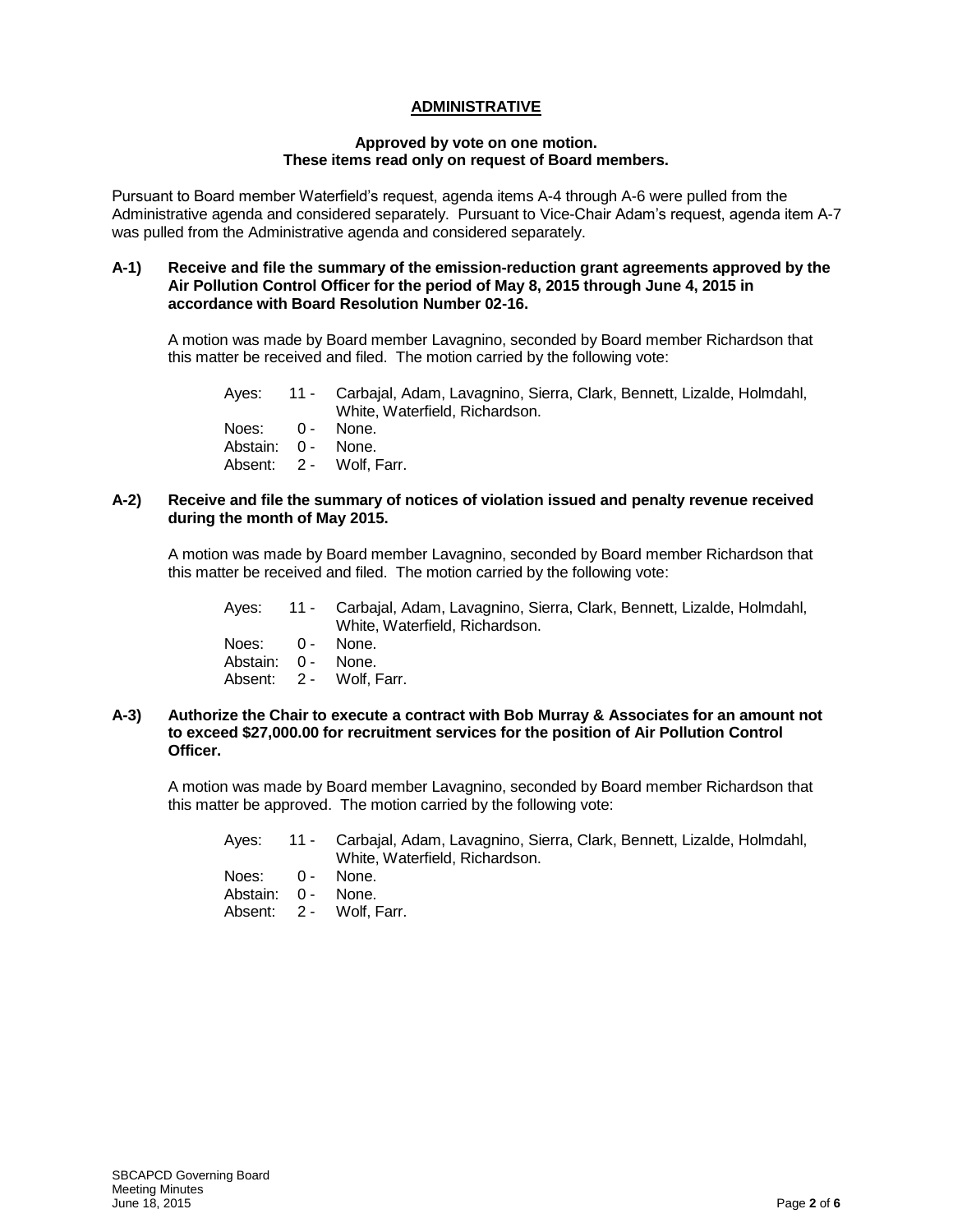- $\triangleright$  The following Administrative items were pulled for discussion and then included in a single motion vote.
	- **A-4) Consider recommendations regarding a side letter agreement with the Service Employees International Union, Local 620 (SEIU) as follows:**
		- **a) Authorize the Air Pollution Control Officer to enter into a side letter agreement between the Santa Barbara County Air Pollution Control District and the Service Employees International Union, Local 620 to amend provisions of the current Memorandum of Understanding (MOU), including an extension through June 30, 2018; and**
		- **b) Adopt a Resolution amending the District's Classification and Salary Plan to implement the provisions of this side letter.**

A motion was made by Board member Carbajal, seconded by Board member Bennett that this matter be acted on as follows:

- a) Approved; and
- b) Adopted APCD Resolution No. 15-11.

The motion carried by the following vote:

- Ayes: 7 Carbajal, Lavagnino, Sierra, Clark, Bennett, Lizalde, Holmdahl.
- 
- Noes: 2 Adam, Waterfield.<br>Abstain: 2 White, Richardson White, Richardson.
- Absent: 2 Wolf, Farr.
- **A-5) Consider recommendations regarding a side letter agreement with the Engineers and Technicians Association (ETA) as follows:**
	- **a) Authorize the Air Pollution Control Officer to enter into a side letter agreement between the Santa Barbara County Air Pollution Control District and the Engineers and Technicians Association to amend provisions of the current Memorandum of Understanding (MOU), including an extension through June 30, 2018; and**
	- **b) Adopt a Resolution amending the District's Classification and Salary Plan to implement the provisions of this side letter.**

A motion was made by Board member Carbajal, seconded by Board member Bennett that this matter be acted on as follows:

- a) Approved; and
- b) Adopted APCD Resolution No. 15-12.

The motion carried by the following vote:

- Ayes: 7 Carbajal, Lavagnino, Sierra, Clark, Bennett, Lizalde, Holmdahl.
- Noes: 2 Adam, Waterfield.
- Abstain: 2 White, Richardson.
- Absent: 2 Wolf, Farr.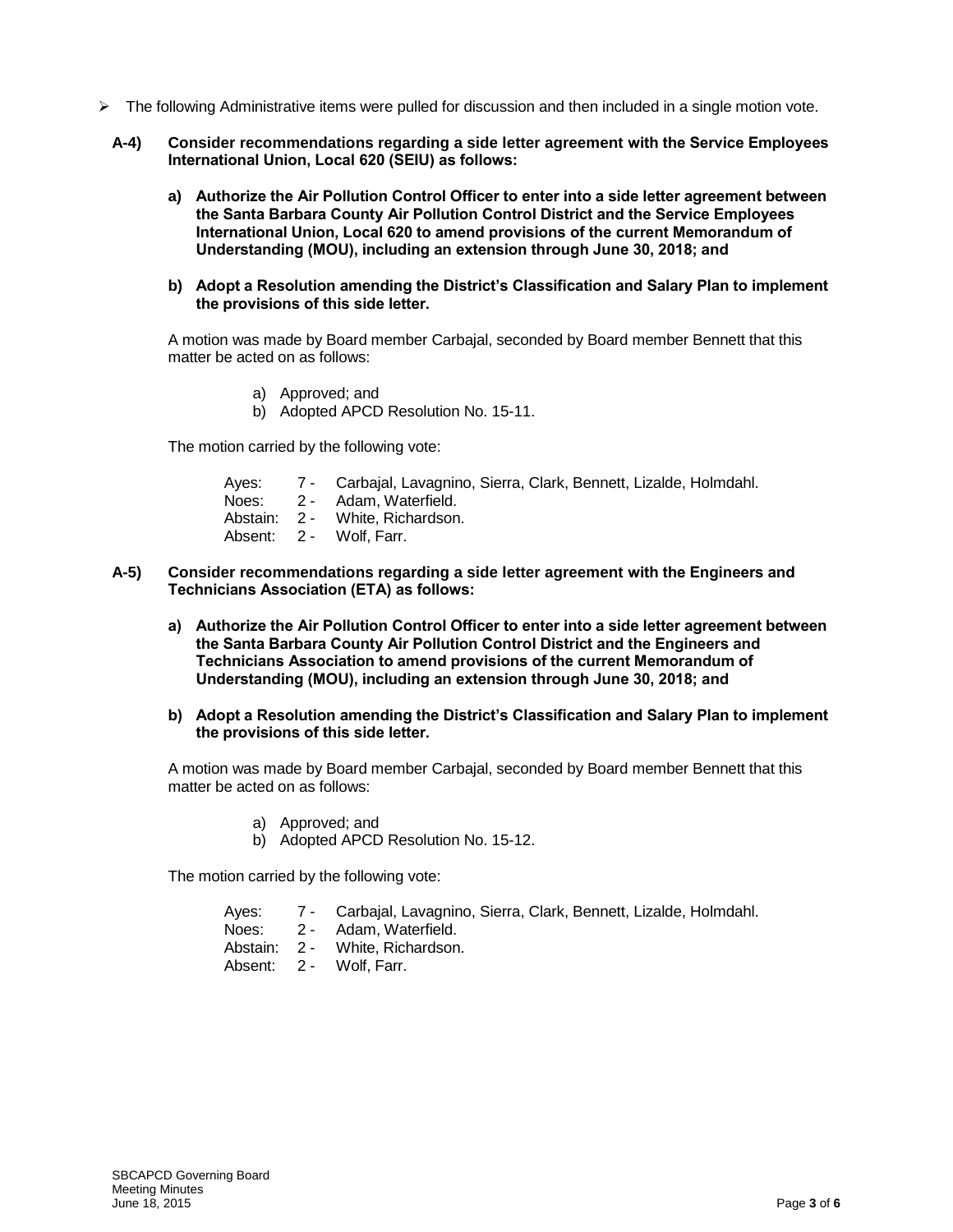- **A-6) Consider recommendations regarding a side letter agreement with the Santa Barbara County Air Pollution Control District Employees Association (SBCAPCDEA) as follows:**
	- **a) Authorize the Air Pollution Control Officer to enter into a side letter agreement between the Santa Barbara County Air Pollution Control District and the Santa Barbara County Air Pollution Control District Employees Association to amend provisions of the current Memorandum of Understanding (MOU), including an extension through June 30, 2018; and**
	- **b) Adopt a Resolution amending the District's Classification and Salary Plan to implement the provisions of this side letter.**

A motion was made by Board member Carbajal, seconded by Board member Bennett that this matter be acted on as follows:

- a) Approved; and
- b) Adopted APCD Resolution No. 15-13.

The motion carried by the following vote:

- Ayes: 7 Carbajal, Lavagnino, Sierra, Clark, Bennett, Lizalde, Holmdahl.
- Noes: 2 Adam, Waterfield.
- Abstain: 2 White, Richardson.
- Absent: 2 Wolf, Farr.
- **A-7) Consider recommendations regarding Management and Confidential-Unrepresented Employees as follows:**
	- **a) Adopt a Resolution amending the Management Personnel Benefits Policy for Management and Confidential-Unrepresented Employees; and**
	- **b) Adopt a Resolution amending the District's Classification and Salary Plan to implement a 2% COLA increase to Management and Confidential-Unrepresented employees (Units 32 and 43) effective January 1, 2016; and a 2% COLA increase to Management and Confidential-Unrepresented employees (Units 32 and 43) effective January 1, 2017.**

A motion was made by Board member Carbajal, seconded by Board member Bennett that this matter be acted on as follows:

- a) Adopted APCD Resolution No. 15-14; and
- b) Adopted APCD Resolution No. 15-15.

The motion carried by the following vote:

- Ayes: 7 Carbajal, Lavagnino, Sierra, Clark, Bennett, Lizalde, Holmdahl.
- Noes: 2 Adam, Waterfield.
- Abstain: 2 White, Richardson.
- Absent: 2 Wolf, Farr.

### **PUBLIC COMMENT PERIOD**

**Persons desiring to address the APCD Board on any subject within the jurisdiction of the Board that is not included as part of the agenda must complete and deliver to the Clerk the "Request to Speak" form which is available at the Hearing Room entrance prior to the commencement of this comment period. Comments shall be limited to fifteen minutes, divided among those desiring to speak, but no person shall speak longer than three minutes.**

Dave Van Mullem, Air Pollution Control Officer, introduced new District employee, Lyz Hoffman, Public Information and Education Specialist.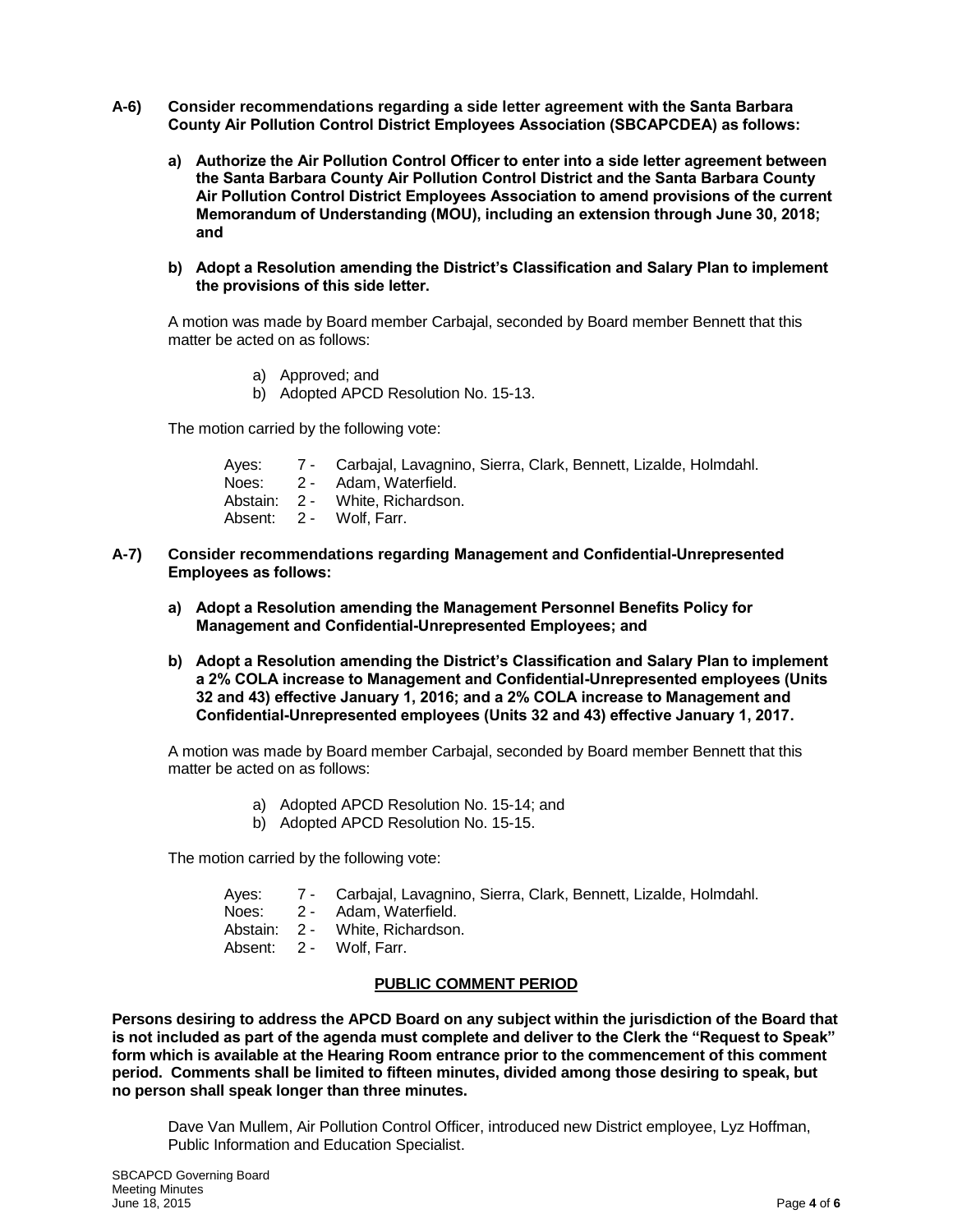### **DISCUSSION**

### **1) Receive a presentation from Lily Brown, a recent graduate of the Bren School of Environmental Science and Management graduate program at the University of California at Santa Barbara (UCSB), on a UCSB Bren School project, titled** *Investigating the Feasibility of Greenhouse Gas Mitigation in Santa Barbara County***.**

A motion was made by Board member Carbajal, seconded by Board member Holmdahl that this matter be received. The motion carried by the following vote:

- Ayes: 11 Carbajal, Adam, Lavagnino, Sierra, Clark, Bennett, Lizalde, Holmdahl, White, Waterfield, Richardson.
- Noes: 0 None.
- Abstain: 0 None.
- Absent: 2 Wolf, Farr.
- **2) Receive a presentation from Keith Malone of the California Fuel Cell Partnership on the role of hydrogen and fuel cell vehicles in California's transportation future.**

Item received.

*The Board took a brief break from 2:20-2:26 p.m.*

### **3) Adopt a resolution authorizing the Air Pollution Control Officer to execute agreement ARV-14-038 with the California Energy Commission for a grant to prepare a Santa Barbara, Ventura, and San Luis Obispo Counties Hydrogen Readiness Plan.**

A motion was made by Board member Carbajal, seconded by Board member Sierra that this matter be approved. Adopted APCD Resolution No. 15-16. The motion carried by the following vote:

Ayes: 11 - Carbajal, Adam, Lavagnino, Sierra, Clark, Bennett, Lizalde, Holmdahl, White, Waterfield, Richardson. Noes: 0 - None.

Abstain: 0 - None.

Absent: 2 - Wolf, Farr.

- **4) Hearing: Consider the Fiscal Year 2015-16 Budget as follows:** 
	- **a) Hold a public hearing to consider and adopt the budget for Fiscal Year 2015-16, as presented in the** *Fiscal Year 2015-16 Proposed Budget* **document; and**
	- **b) Adopt the following:**
		- **i. Budget Resolution approving the Fiscal Year 2015-16 District Budget; and**

### **ii. 401(h) Retiree Medical Account Fiscal Year 2015-16 Contribution Resolution setting forth the contributions for the fiscal year.**

A motion was made by Board member Carbajal, seconded by Board member Bennett that this matter be acted on as follows:

- a) Conducted a public hearing, there were no public comments;
- b-i) Adopted APCD Resolution No. 15-17; and
- b-ii) Adopted APCD Resolution No. 15-18;